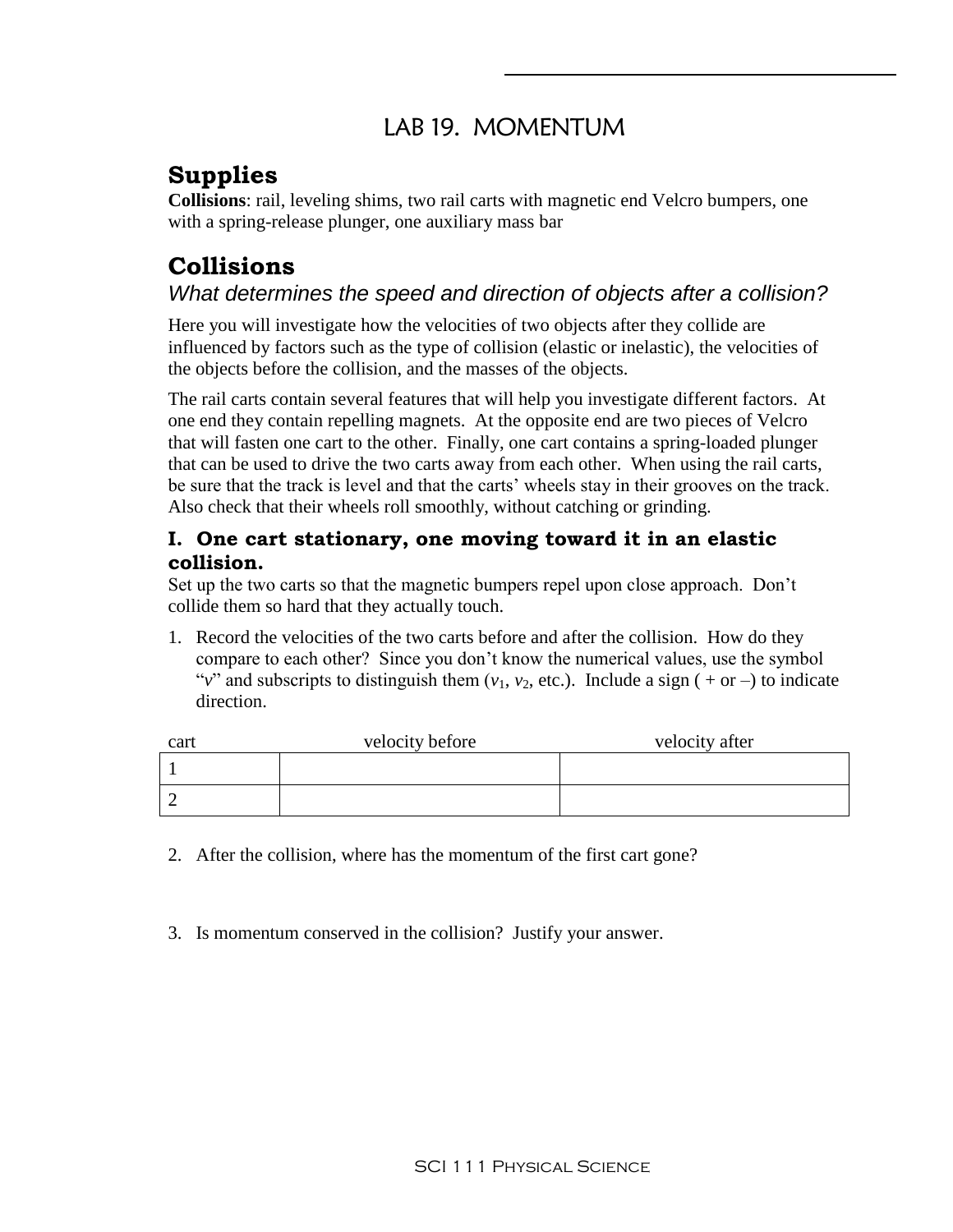#### **II. One cart stationary, one moving with two sticking together after collision.**

Set up the carts so that the Velcro bumpers will stick together after collision. Don't collide them so hard that they detach.

1. What are the speeds and directions of the two carts before and after the collision? Since you don't know numerical values, use symbols as before.

| cart | velocity before | velocity after |
|------|-----------------|----------------|
|      |                 |                |
|      |                 |                |

#### **III. Both carts in bumper contact with spring release "explosion."**

The button on top releases a spring-driven plunger. Set the two carts in contact in the center of the track and release the plunger by tapping it with a pen (fingers tend to add a horizontal force).

1. What is the relative speed of the two carts after the "explosion?" What are their directions?

| cart | velocity before | velocity after |
|------|-----------------|----------------|
|      |                 |                |
|      |                 |                |

2. Write equations for the momenta of each cart after the explosion using the appropriate signs and symbols.

 $p_1 =$  $p_2 =$ 

3. Now write an equation for the *net* momentum  $\sum p$  of the system after the explosion. What is the numerical value of this net momentum after the explosion?

 $\Sigma p = p_1 + p_2 =$ 

4. What was the momentum *before* the explosion? Describe how momentum *is* conserved in this case, even though there was no motion at the beginning but lots of motion after the explosion.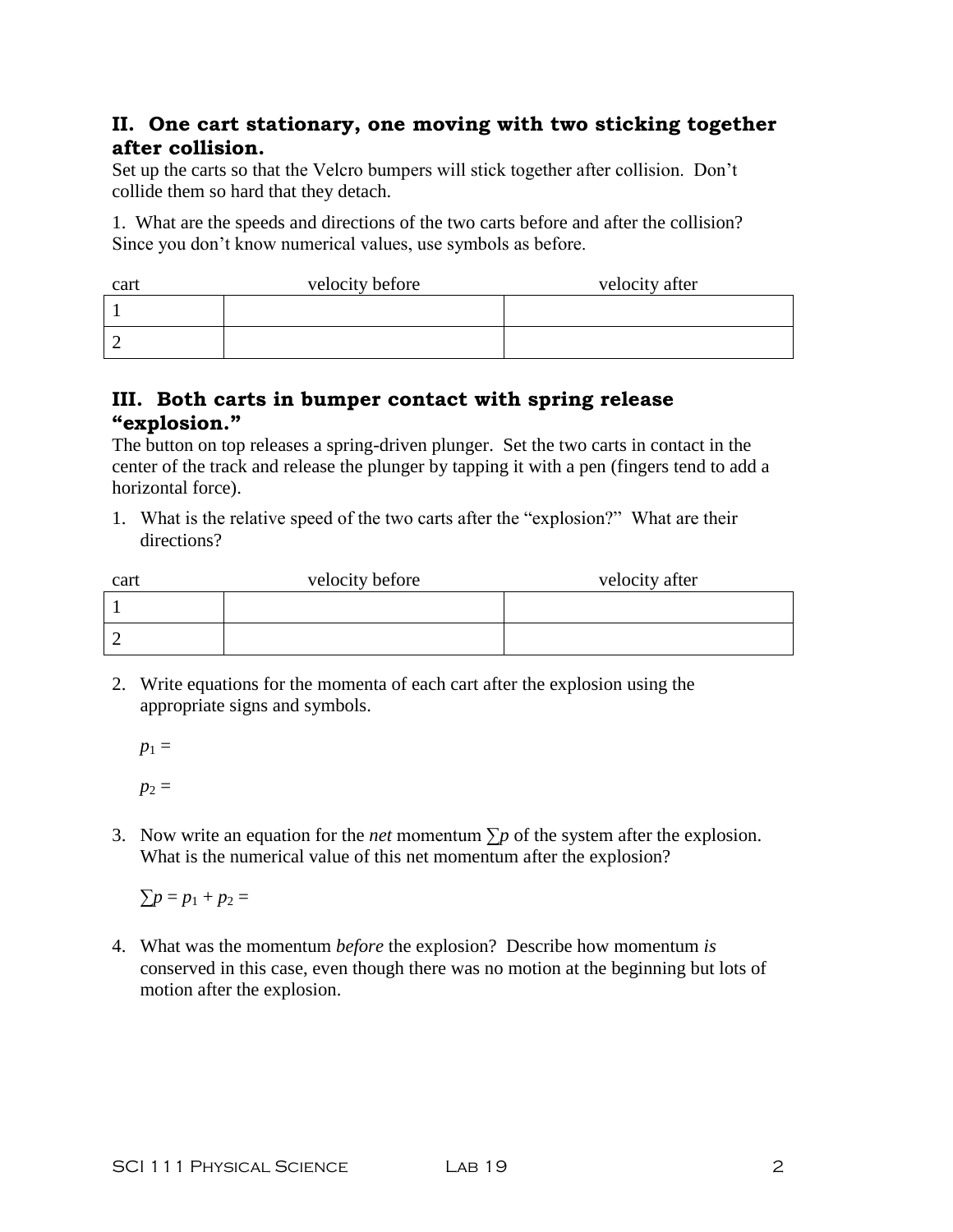#### **IV. Carts with unequal masses.**

Add mass to one of the carts and repeat the above investigations. Describe the velocities of each cart before and after each collision or explosion.

1. Heavy cart stationary, light cart moving toward it in an elastic collision.

| cart  | before | after |
|-------|--------|-------|
| heavy |        |       |
| light |        |       |

2. Light cart stationary, heavy cart moving toward it in an elastic collision.

| cart  | before | after |
|-------|--------|-------|
| light |        |       |
| heavy |        |       |

3. Heavy cart stationary, light cart moving with the two sticking together after collision.

| cart  | before | after |
|-------|--------|-------|
| heavy |        |       |
| light |        |       |

4. Light cart stationary, heavy cart moving with the two sticking together after collision.

| cart  | before | after |
|-------|--------|-------|
| light |        |       |
| heavy |        |       |

5. Spring release explosion.

| cart  | before | after |
|-------|--------|-------|
| heavy |        |       |
| light |        |       |

6. Which of these initial conditions make both carts move in the same direction after the elastic collision?